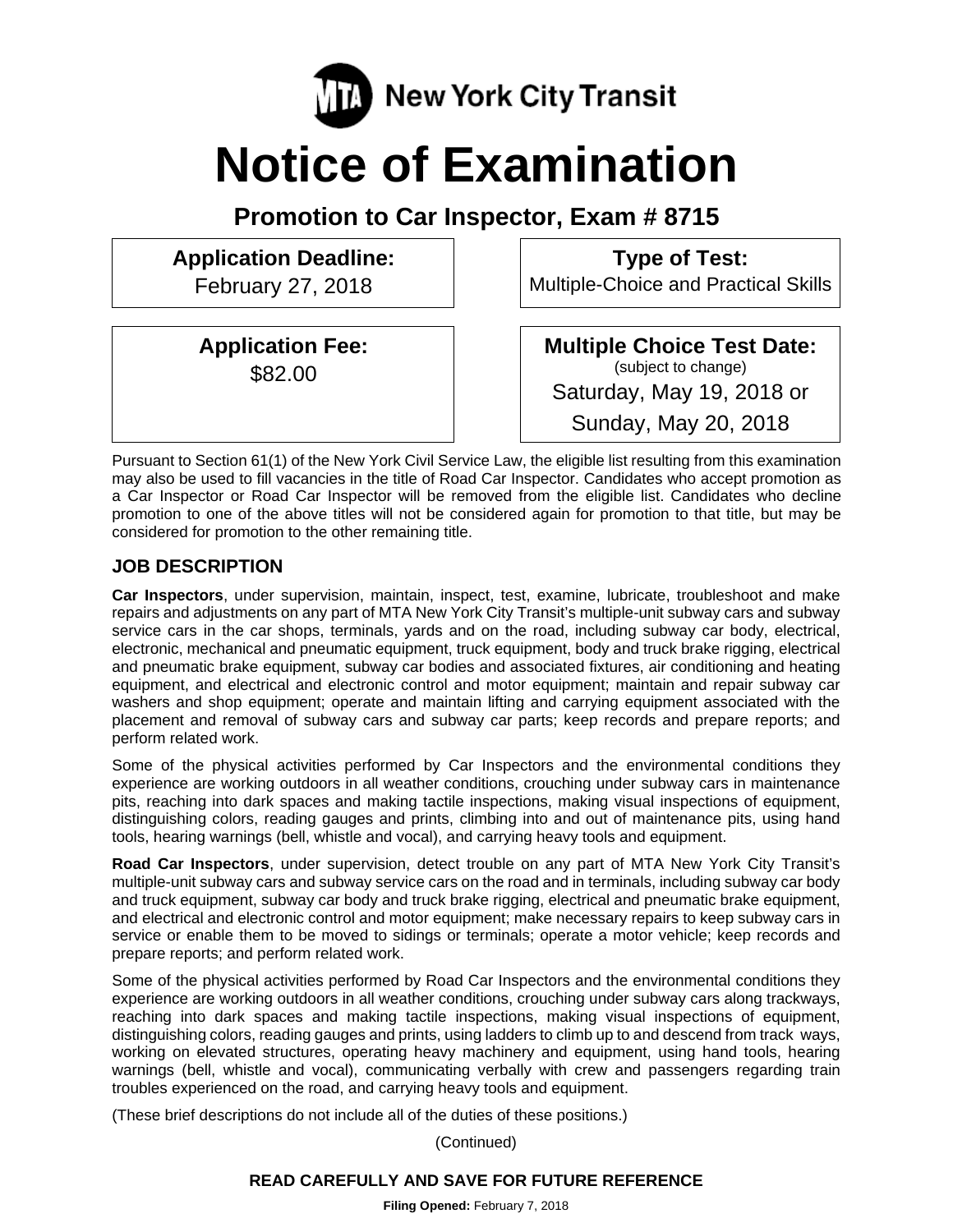# **JOB DESCRIPTION (Continued)**

**Special Working Conditions**: Car inspectors and Road Car Inspectors may be required to work various shifts, including nights, Saturdays, Sundays, and holidays.

## **SALARY**

The current minimum salary for Car Inspectors is \$32.1731 per hour for a 40-hour week, increasing to \$37.8507 in the sixth year. The current salary for Road Car Inspectors is \$38.8260 per hour for a 40-hour week. These rates are subject to change.

## **ELIGIBILITY TO TAKE EXAMINATION**

This examination is open to each employee of MTA New York City Transit who on the **date of the multiple choice test:** 

- 1. Is permanently (not provisionally) employed in or appears on a Preferred List (see Note, below) for the title of Maintainer's Helper – Group B, in the Division of Car Equipment, and has been permanently employed in such title for not less than one year; or
- 2. Has, as a non-competitive Transit Electrical Apprentice, satisfactorily completed the 3-year Transit Electrical Apprentice program in subway car maintenance; and
- 3. Is not otherwise ineligible.

(Note: A "Preferred List" is a civil service list which is only for certain former permanent incumbents of the eligible title who have rehiring rights.)

The admission of employees who satisfactorily completed the Transit Electrical Apprentice program in subway car maintenance in the non-competitive title of Transit Electrical Apprentice is on a collateral basis pursuant to Section 52(12) of the New York Civil Service Law.

This examination is also open to employees who were appointed to an eligible title pursuant to New York Civil Service Law, section 55-a, and who meet all other eligibility requirements.

You are responsible for determining whether you meet the eligibility requirements for this examination prior to submitting the *Application*. If you do not know if you are eligible, check with **your department's Human Resources representative.** You may be given the test before we verify your eligibility. If you are marked "Not Eligible," your application fee will **not** be refunded and you will **not** receive a score.

This examination is **not** open to employees of MaBSTOA or MTA Bus Company, or to employees of any MTA agency other than MTA New York City Transit.

## **REQUIREMENTS TO BE PROMOTED**

**From the competitive title of Maintainer's Helper - Group B:** At the time of promotion, you must have completed your probationary period in the eligible title of Maintainer's Helper - Group B and you must be permanently employed in that title or your name must appear on a Preferred List for that eligible title. Additionally, you must have served permanently in the eligible title of Maintainer's Helper - Group B for at least one year. Time served prior to a break in service of more than one year will not be credited.

**From the non-competitive title of Transit Electrical Apprentice:** At the time of promotion, you must be employed at MTA New York City Transit.

**Driver License Requirement: (For Road Car Inspector promotion only**) At the time of promotion, you must have a motor vehicle driver license valid in the State of New York with no disqualifying restrictions that would preclude the performance of the duties of this title. If you have serious moving violations, a license suspension or an accident record, you may be disqualified. This license must be maintained for the duration of your employment. Some assignments may require a Class B Commercial Driver License.

**Medical Requirement:** Medical guidelines have been established for the position of Car Inspector. You will be examined to determine whether you can perform the essential functions of the position of Car Inspector. Medical guidelines have not been established for the position of Road Car Inspector. Where appropriate, a reasonable accommodation will be provided for a person with a disability to enable him or her to take the examination, and/or to perform the essential functions of these positions.

(Continued)

## **READ CAREFULLY AND SAVE FOR FUTURE REFERENCE**

**Filing Opened:** February 7, 2018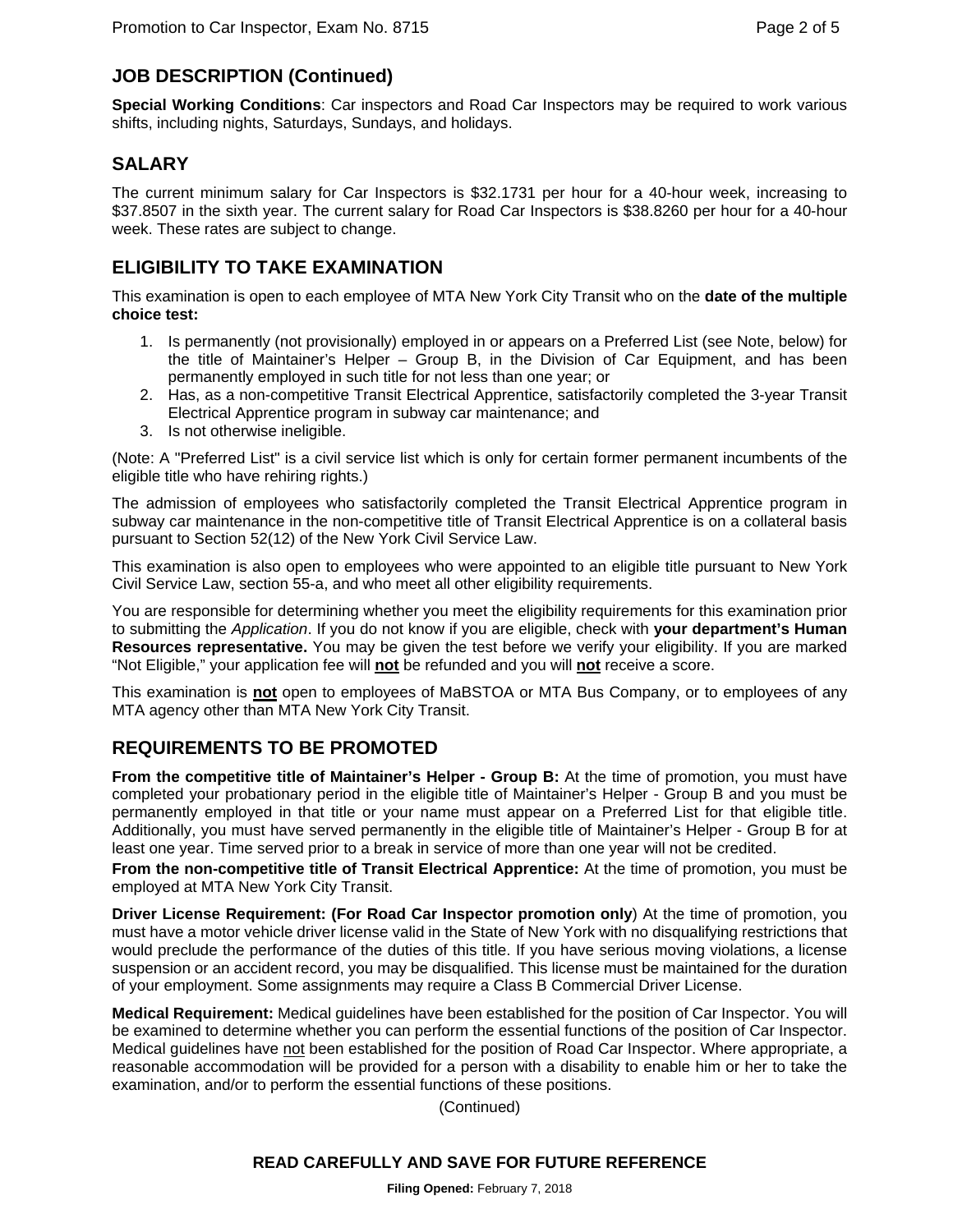# **REQUIREMENTS TO BE PROMOTED (Continued)**

**Drug Screening Requirement:** You must pass a drug screening in order to be promoted, and if promoted, you will be subject to random drug and alcohol tests for the duration of your employment. Additionally, if you have tested positive on a drug or alcohol test or had a refusal to test during pre-employment or while employed by a Federal DOT-regulated employer during the applicable period, you must have completed the Substance Abuse Professional (SAP) process required by federal law in order to be promoted to these safety-sensitive positions.

## **HOW TO SUBMIT AN APPLICATION AND PAY THE APPLICATION FEE**

If you believe you meet the eligibility requirements, submit an application online by the last day of the application period unless you are requesting a Fee Waiver. Applicants who wish to request a Fee Waiver should refer to the "How to Submit an Application When Requesting a Fee Waiver" section below.

**Application Fee:** This fee is generally not refundable. Under special circumstances, you may be entitled to a refund. You should refer to the Department of Citywide Administrative Services ("DCAS") Exam Regulations to determine if you are entitled to a refund prior to requesting a refund. You can refer to the bottom of the last page of this Notice of Examination for instructions on how to obtain a copy of the DCAS Exam Regulations.

#### **Online Applications:**

- 1. Apply using the "BSC" employee portal at: www.mymta.info by the last day of the application period.
- 2. You must pay the application fee via payroll deduction. Applicants who request a fee waiver must apply by mail.
- 3. You will be sent a confirmation email after you complete your application and pay the application fee.

Computers with internet access are available on a limited basis at branches of the New York Public Library, the Brooklyn Public Library and the Queens Library to patrons with a valid library card.

## **HOW TO SUBMIT AN APPLICATION WHEN REQUESTING A FEE WAIVER**

Applicants who wish to request a Fee Waiver must obtain an *Application* in person at the MTA New York City Transit Exam Information Center as indicated below and must submit the *Application* and required forms by mail to the address in the Correspondence section below **by the last day of the application period.**

MTA New York City Transit will not accept applications in person. Additional information on requesting an application fee waiver is available with the *Application.* 

**MTA New York City Transit Exam Information Center**: Open Monday through Friday, from 9 AM to 3 PM, in the lobby at 180 Livingston Street, Brooklyn, New York. Directions: take the A, C, F, or R trains to the Jay Street-Metro Tech Station, or the 2, 3, or G train to the Hoyt Street Station. The MTA New York City Transit Exam Information Center will be closed on President's Day, Monday, February 20, 2017.

## **ADMISSION LETTER**

An *Admission Letter* will be mailed to you about 10 days before the first date of the multiple-choice test. If you do not receive an *Admission Letter* at least 4 days before the first date of the multiple-choice test, you may obtain a duplicate letter at the MTA New York City Transit Exam Information Center (as indicated above). A paper copy of the *Admission Letter* is your ticket for admission to the multiple-choice test.

Employees **must** keep their official mailing address **up to date.** Only the address on file with the MTA Business Service Center will be used to mail correspondence, including the *Admission Letter.*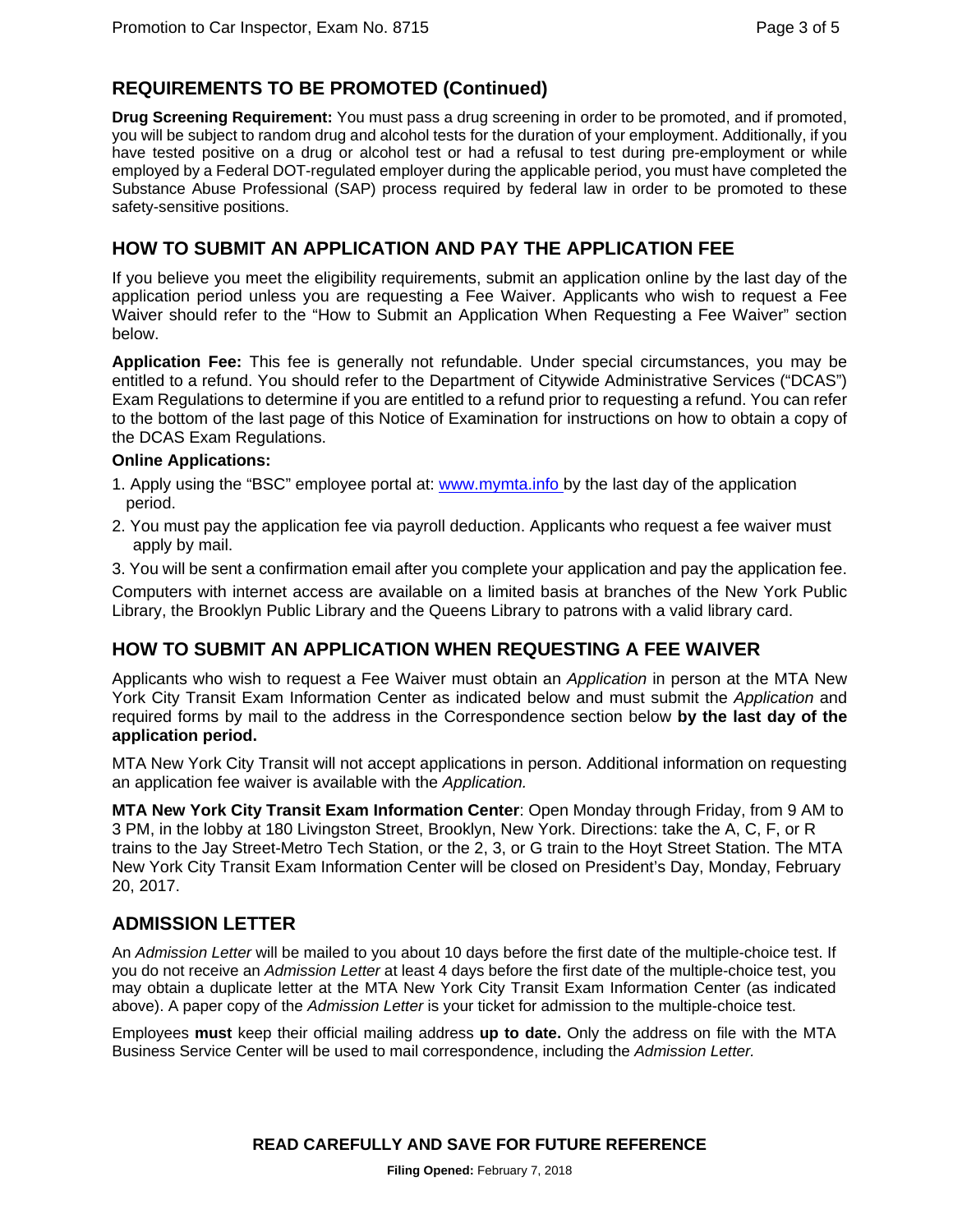# **THE TEST**

You will be given a qualifying multiple-choice test and a competitive practical skills test. You must achieve a score of at least 70% to pass the multiple-choice test and 65% to pass the practical skills test. Only those who pass the qualifying multiple-choice test will be called to take the practical skills test. Your score on the competitive practical skills test will determine 85% of your final score. Your seniority will determine the remaining 15%. You must pass the practical skills test to have your seniority credited. Your seniority score will be 70 plus ½ point for each three months of completed, continuous service with an agency under the jurisdiction of the Commissioner, Department of Citywide Administrative Services, in permanent competitive or non-competitive titles. Your service will be credited through the date of the test up to a maximum of 15 years. Time served prior to a break in service of more than one year will not be credited.

Veterans' or Disabled Veterans' Credit will be granted only to eligible passing candidates who request that such credit be applied. Veterans' or Disabled Veterans' Credit should be requested at the time of application, but **must** be requested before the date the eligible list is established. Claims for Veterans' or Disabled Veterans' Credit cannot be made once the eligible list is established.

The multiple-choice test may include questions on basic electrical theory; electrical, mechanical, pneumatic and hydraulic devices and components; proper selection and use of tools, instruments and materials; safe, proper and efficient work practices; reading and interpreting blueprints and drawings; performing job-related calculations; keeping records and other related areas.

The practical skills test may require you to perform tasks related to the installation, testing, maintenance and repair of electrical, electronic, electro-mechanical and pneumatic systems, including the selection and use of appropriate tools, materials and measuring devices; related mechanical work; reading and interpreting technical drawings; shop math; safe work practices and procedures; and other related areas.

#### **TEST ADMINISTRATION GUIDELINES**

**Warning:** You are not permitted to enter the test site with cellular phones, smart watches, beepers, pagers, cameras, portable media players, or other electronic devices. Calculators are permitted; however, they must be hand-held, battery or solar-powered, numeric only. Calculators with functions **other than** addition, subtraction, multiplication and division **are prohibited**.

Electronic devices with an alphabetic keyboard or with word processing or data recording capabilities such as planners, organizers, etc. are prohibited. If you use any of these devices in the building at any time before, during or after the test, you may not receive your test results, your test score may be nullified, and your application fee will not be refunded.

You may not have any other person, including children, present with you while you are being processed for or taking the test and no one may wait inside the test site while you are taking the test.

**Leaving:** You must leave the test site once you finish the test. If you leave the test site after being fingerprinted but before finishing the test, you will not be permitted to re-enter. If you disregard this instruction and re-enter the test site, you may not receive your test results, your test score may be nullified, and your application fee will not be refunded.

**Proof of Identity:** You must present your MTA New York City Transit employee identification card when you arrive to take the tests.

#### **THE TEST RESULTS**

If you pass the qualifying multiple-choice test and the competitive practical skills test and are marked eligible, your name will be placed in final score order on an eligible list and you will be given a list number. You will be notified by mail of your test results. If you meet all requirements and conditions, you will be considered for promotion when your name is reached on the eligible list.

**READ CAREFULLY AND SAVE FOR FUTURE REFERENCE**